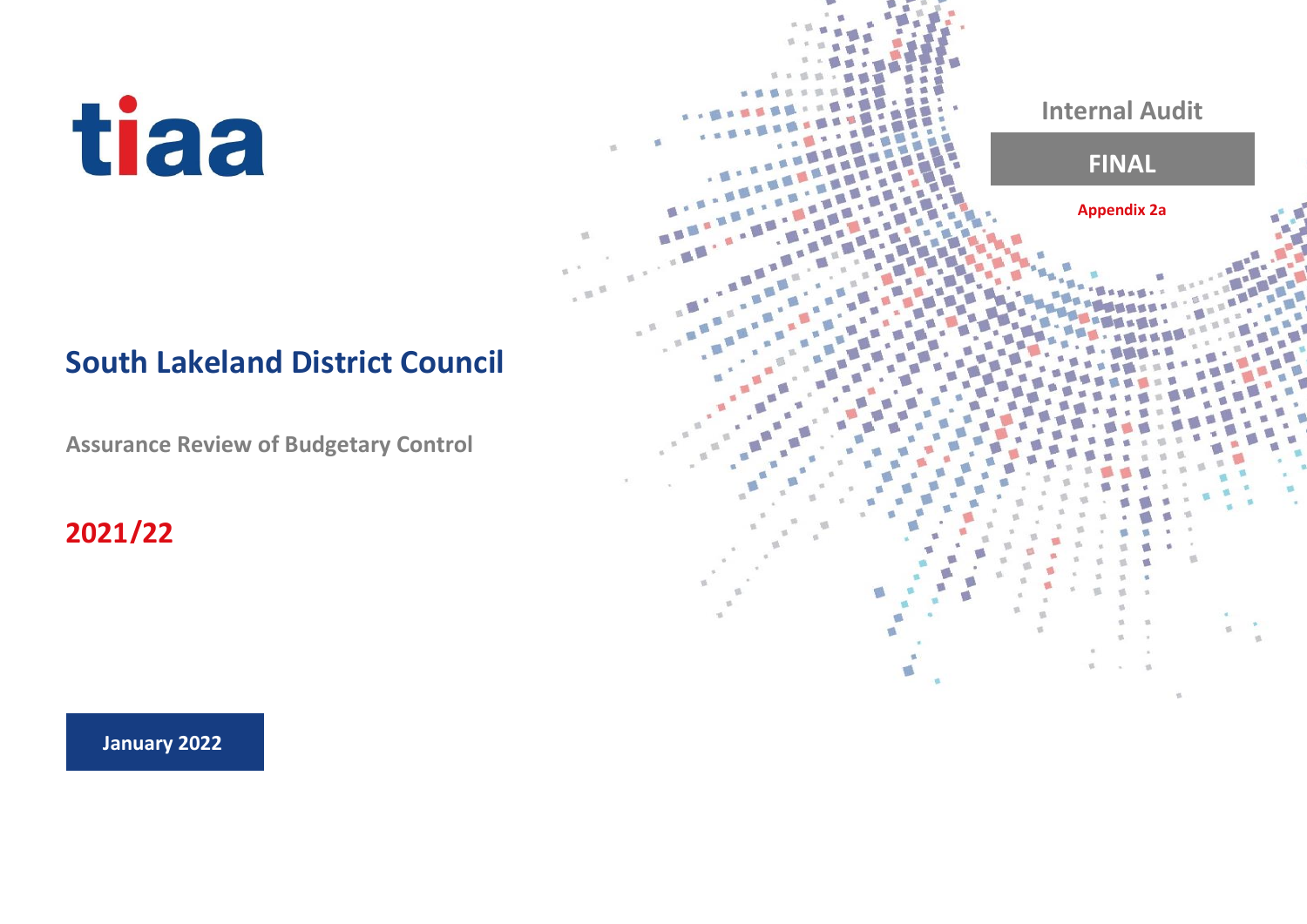

term financial plan. The review also considered the arrangements for monitoring financial performance through management accounts and reporting. This review forms part of the rolling three-year programme of key financial and governance audits.

**0 0 3 0**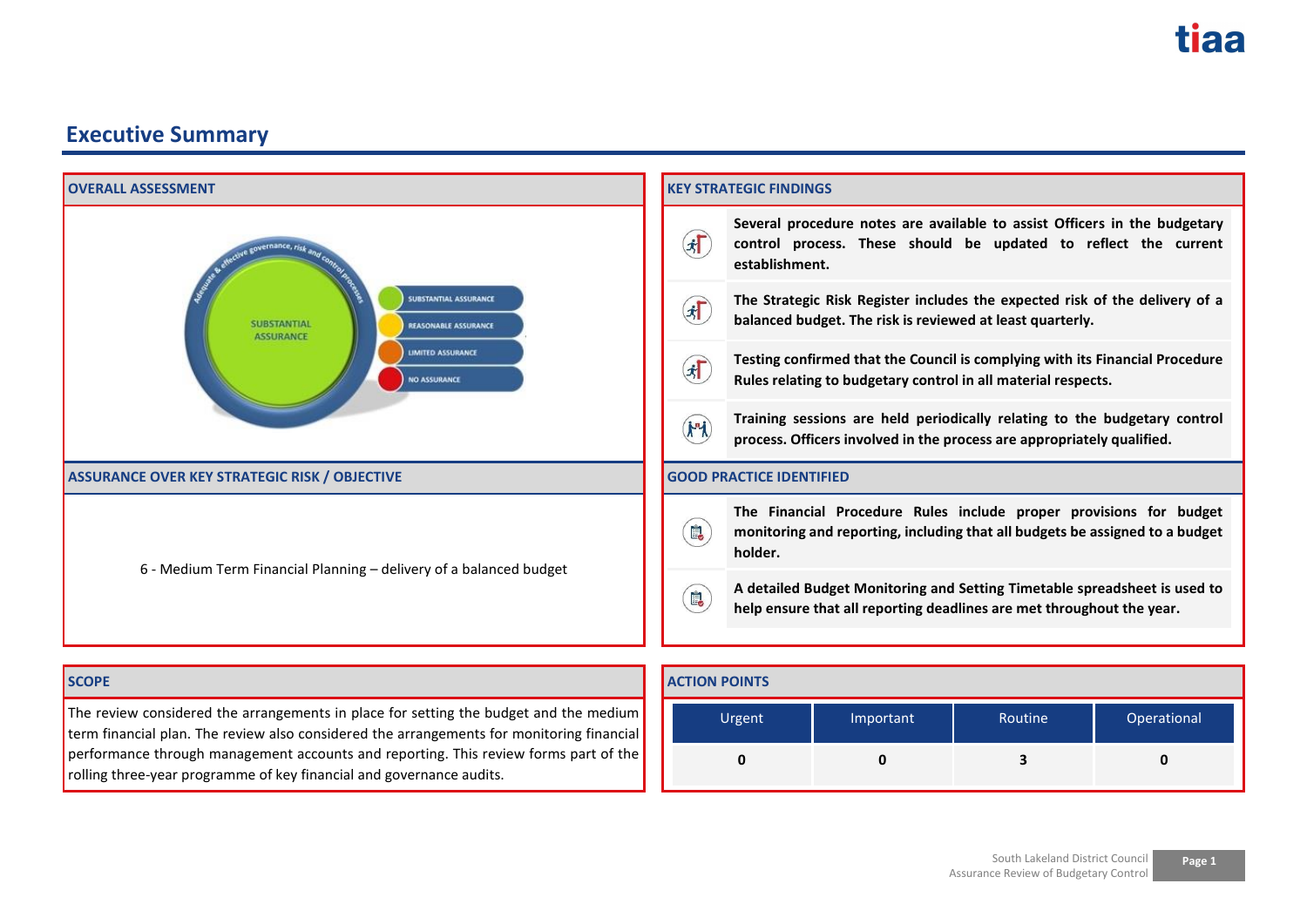| Rec. | <b>Risk Area</b> | <b>Finding</b>                                                                                                                                                                                                                                                                                                                                                                                                                                                             | <b>Recommendation</b> | <b>Priority</b> | <b>Management</b><br><b>Comments</b> | Implementation<br><b>Timetable</b><br>(dd/mm/yy) | <b>Responsible</b><br><b>Officer</b><br>(Job Title) |
|------|------------------|----------------------------------------------------------------------------------------------------------------------------------------------------------------------------------------------------------------------------------------------------------------------------------------------------------------------------------------------------------------------------------------------------------------------------------------------------------------------------|-----------------------|-----------------|--------------------------------------|--------------------------------------------------|-----------------------------------------------------|
|      | Directed         | A folder of procedure notes is available on Procedure notes be updated to reflect<br>SharePoint which include procedures on the current establishment.<br>Budget Module Setup and an Integra General<br>Ledger Guide. The Guide includes a section on<br>monthly budget monitoring reports. The<br>Council has undergone recent changes to its<br>establishment. The Guide was last updated in<br>September 2018 and includes references to<br>posts that no longer exist. |                       | 3 <sup>°</sup>  | Accepted.                            | To be updated by $31^{st}$<br>January 2022       | Claire<br>Chouchoulas                               |
| 2    | Directed         | The Council's website has a page headed The link to the Medium Term Financial<br>Financial Planning which provides a link to the $ $ Plan on the Financial Planning page of<br>Medium Term Financial Plan. The link directs the Council's website be updated to<br>to the MTFP for 2018/19 to 2023/24. At its reference the current version of the<br>meeting on 27 <sup>th</sup> July 2021, Council approved MTFP.<br>the MTFP for 2021/22 to 2026/27.                    |                       | $\overline{3}$  | Accepted.                            | To be updated by $31^{st}$<br>January 2022       | Helen Smith                                         |

**PRIORITY GRADINGS**

**1 URGENT E LEADER Fundamental control** issue on which **action** should be taken immediately.



Fundamental control issue on which **2 IMPORTANT** Control issue on which action should be **taken** at the earliest opportunity. **3 ROUTINE** Control issue on which action should be taken. taken.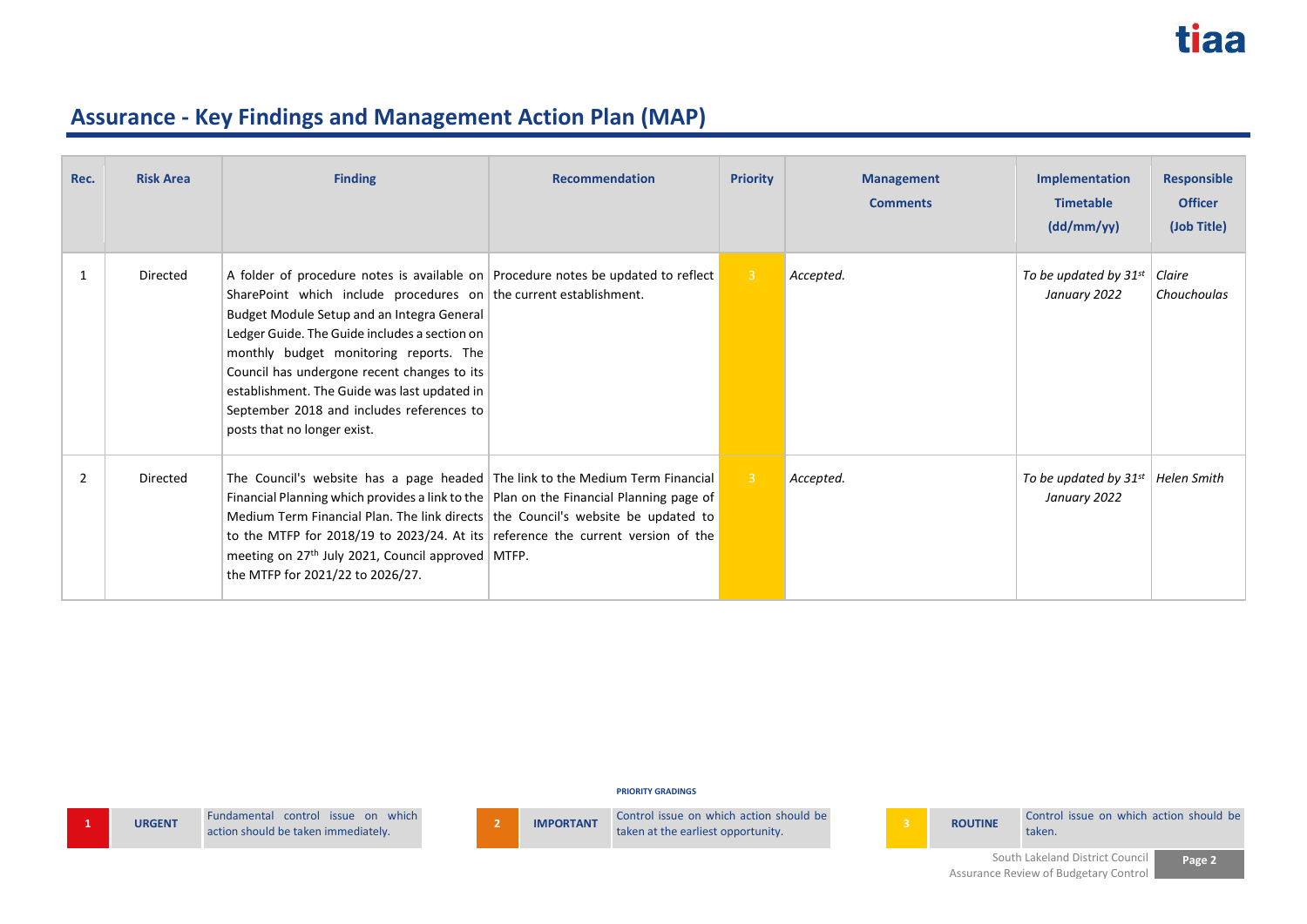

| Rec. | <b>Risk Area</b> | <b>Finding</b>                                                                                                                                                                                                                                                                                                                                                                                                                                                                                                                                                                                                                                                                                                                                                                                                                                                                                                                                                                                 | <b>Recommendation</b> | <b>Priority</b> | <b>Management</b><br><b>Comments</b> | <b>Implementation</b><br><b>Timetable</b><br>(dd/mm/yy) | <b>Responsible</b><br><b>Officer</b><br>(Job Title) |
|------|------------------|------------------------------------------------------------------------------------------------------------------------------------------------------------------------------------------------------------------------------------------------------------------------------------------------------------------------------------------------------------------------------------------------------------------------------------------------------------------------------------------------------------------------------------------------------------------------------------------------------------------------------------------------------------------------------------------------------------------------------------------------------------------------------------------------------------------------------------------------------------------------------------------------------------------------------------------------------------------------------------------------|-----------------------|-----------------|--------------------------------------|---------------------------------------------------------|-----------------------------------------------------|
| 3    | Directed         | Paragraph 4 of the Financial Procedure Rules   Paragraph 4 of the Financial Procedure<br>states that reports will be submitted to the Rules be clarified to confirm that a<br>Management Team, Cabinet and Council reference in quarterly<br>quarterly on the Council's projected income monitoring reports to<br>and expenditure compared with the budget. Projections" refers to and complies<br>The previous Assurance Review of Budgetary with the Rules' requirement to show<br>Control, issued in September 2018, included   "projected income and expenditure<br>a recommendation that this Paragraph be compared with the budget".<br>complied with, rather than the existing<br>practice of showing only projected out-turn.<br>The Financial Services Manager responded at<br>the time that each quarterly report will not be<br>amended to disclose projected income and<br>projected expenditure separately, rather<br>than netting these off to show only out-turn<br>projection. | budget<br>"Outturn    | $-3$            | Accepted.                            | To be updated by $31^{st}$<br><b>March 2022</b>         | Helen Smith                                         |

**PRIORITY GRADINGS**

**1 URGENT E E E E Fundamental** control issue on which action should be taken immediately.



Fundamental control issue on which **2 IMPORTANT** Control issue on which action should be **taken** at the earliest opportunity. **3 ROUTINE** Control issue on which action should be taken. taken.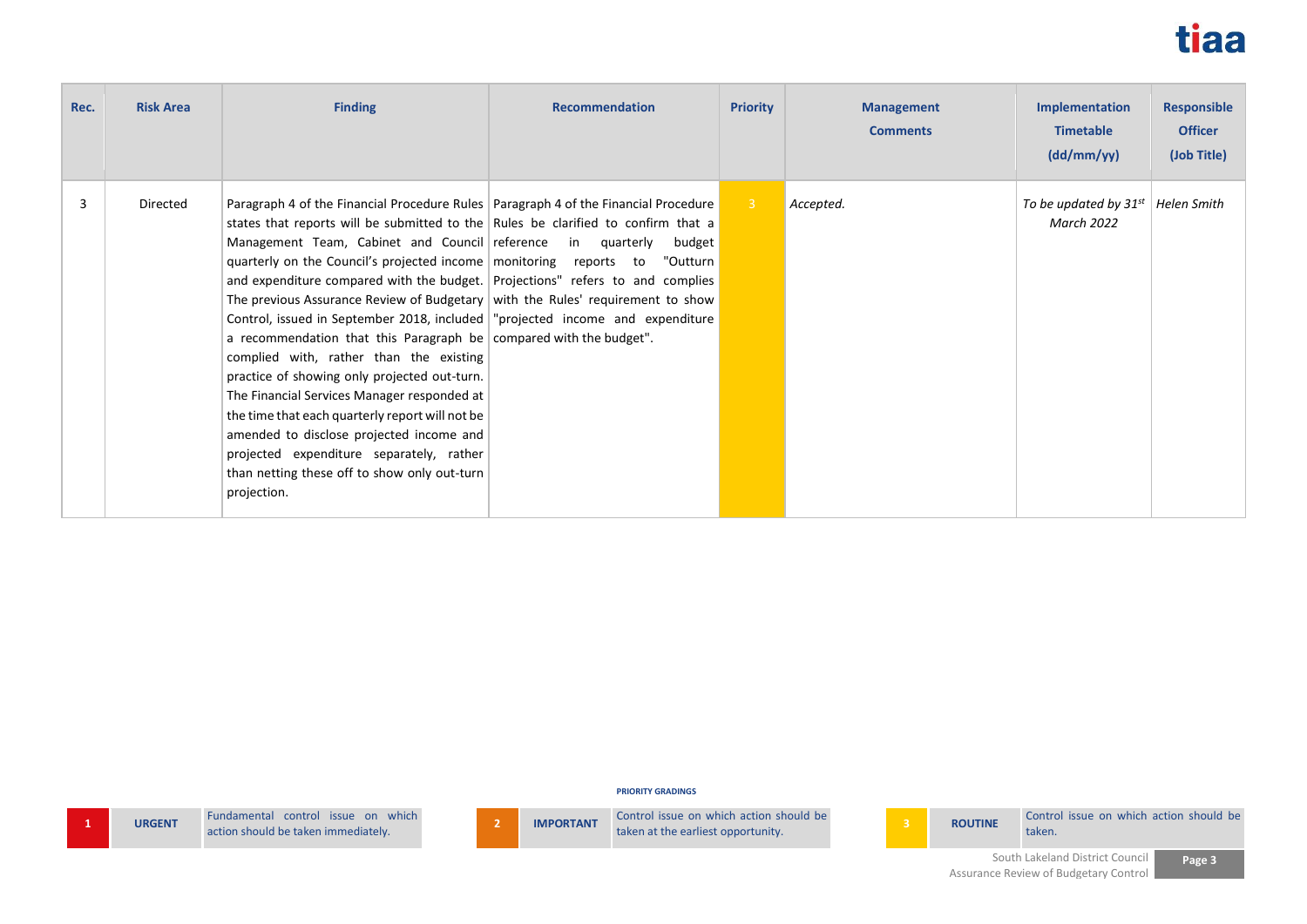| <b>Ref</b>                                            | <b>Risk Area</b> | <b>Finding</b> | <b>Suggested Action</b> | <b>Management Comments</b> |
|-------------------------------------------------------|------------------|----------------|-------------------------|----------------------------|
| No Operational Effectiveness Matters were identified. |                  |                |                         |                            |

ADVISORY NOTE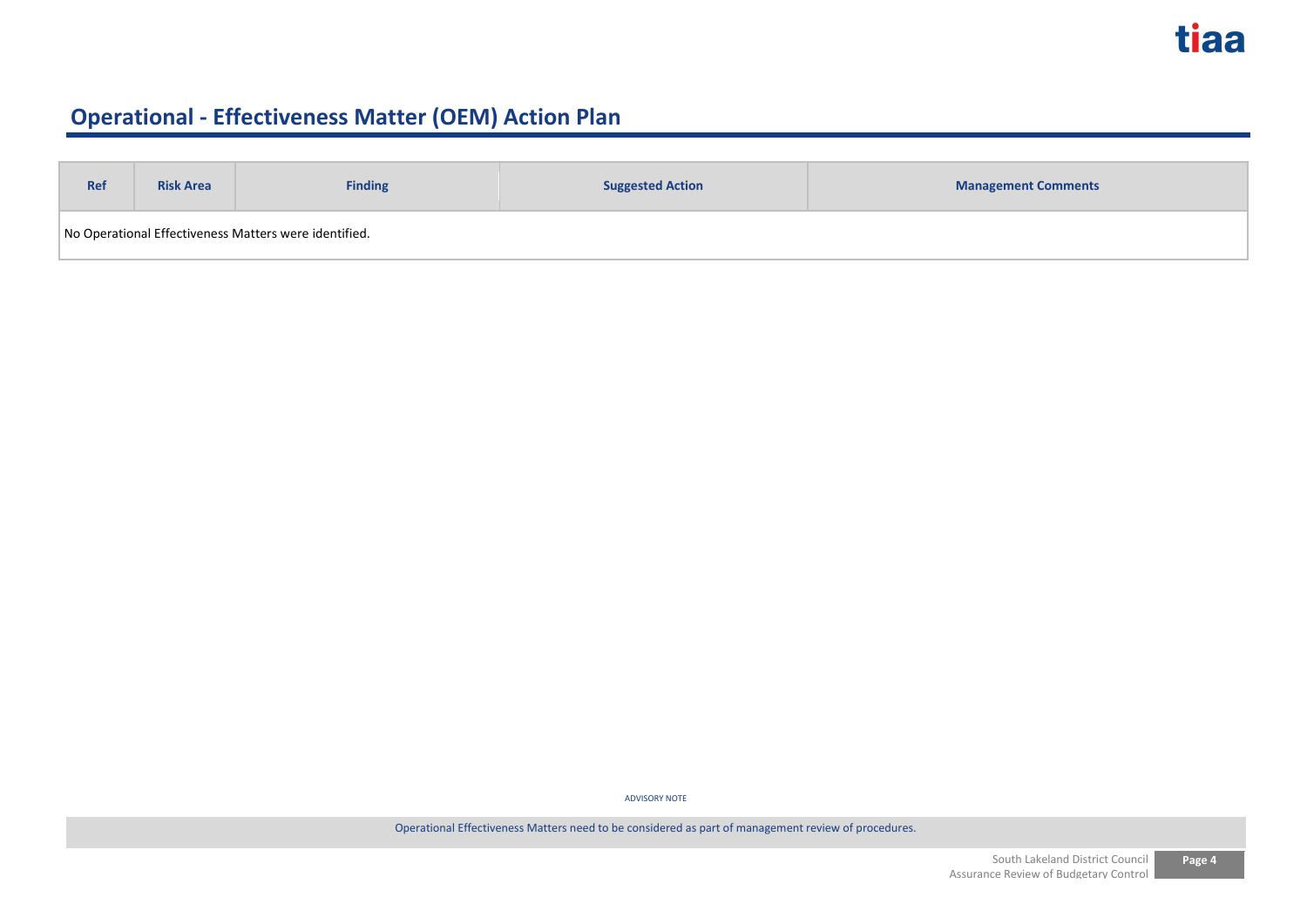## **South Lakeland District Council**

**Assurance Review of COVID-19 Grant Schemes**

**2021/22**

**January 2022**

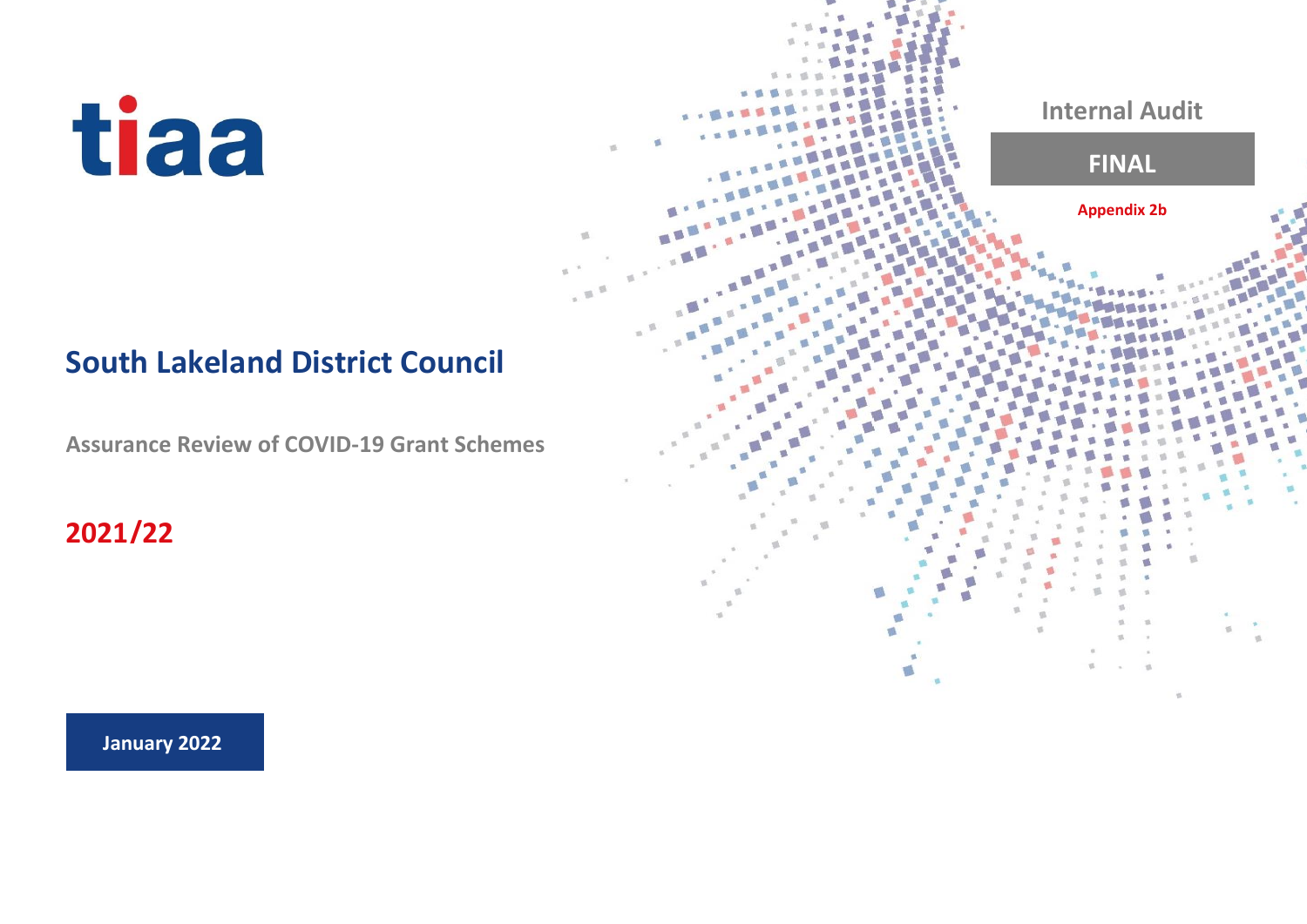| <b>OVERALL ASSESSMENT</b>                                                                                                                                                     | <b>KEY STRATEGIC FINDINGS</b> |                                                                                                                                                                                                  |           |                                                                                                                                              |             |  |
|-------------------------------------------------------------------------------------------------------------------------------------------------------------------------------|-------------------------------|--------------------------------------------------------------------------------------------------------------------------------------------------------------------------------------------------|-----------|----------------------------------------------------------------------------------------------------------------------------------------------|-------------|--|
| tective governance, risk and<br><b>SUBSTANTIAL ASSURANCE</b><br><b>REASONABLE</b><br><b>REASONABLE ASSURANCE</b>                                                              |                               | Testing supported that the Council has properly managed and administered<br>$\left( \mathbf{r} \right)$<br>the various Covid-related business grant schemes in line with Government<br>guidance. |           |                                                                                                                                              |             |  |
|                                                                                                                                                                               |                               | All events relevant to the determination of the grant claims should be<br>$\left( \mathbf{r} \right)$<br>summarised and captured within the software that was used to manage the<br>claims.      |           |                                                                                                                                              |             |  |
| <b>ASSURANCE</b><br><b>LIMITED ASSURANCE</b><br><b>NO ASSURANCE</b>                                                                                                           | $\left( \mathbf{r} \right)$   | knowledge.                                                                                                                                                                                       |           | The risk of fraudulent applications was mitigated using appropriate<br>measures, including site visits, data validation techniques and local |             |  |
|                                                                                                                                                                               |                               | When requiring the applicant to self-certify eligibility, all eligibility criteria<br>$\left( \mathbf{r} \right)$<br>relevant to the grant should be requested of the applicant.                 |           |                                                                                                                                              |             |  |
| <b>ASSURANCE OVER KEY STRATEGIC RISK / OBJECTIVE</b>                                                                                                                          |                               | <b>GOOD PRACTICE IDENTIFIED</b>                                                                                                                                                                  |           |                                                                                                                                              |             |  |
|                                                                                                                                                                               | B                             |                                                                                                                                                                                                  |           | The use of relevant, reliable software greatly assisted in the management<br>and administration of the various Covid-related grant schemes.  |             |  |
| 21 - Accountable Body for large value schemes                                                                                                                                 |                               | The Council responded promptly and appropriately to the issued<br>B<br>Government guidance and adapted its software accordingly to<br>accommodate any new pronouncements.                        |           |                                                                                                                                              |             |  |
| <b>SCOPE</b>                                                                                                                                                                  | <b>ACTION POINTS</b>          |                                                                                                                                                                                                  |           |                                                                                                                                              |             |  |
| SLDC has been responsible for distributing Government grants and support during the<br>pandemic. The review considered the management and administration of the various grant |                               | Urgent                                                                                                                                                                                           | Important | Routine                                                                                                                                      | Operational |  |
| schemes that have been in operation in response to the pandemic, including the<br>$\overline{2}$<br>0<br>0                                                                    |                               | 0                                                                                                                                                                                                |           |                                                                                                                                              |             |  |

assessment of eligibility and the measures in place to mitigate fraud.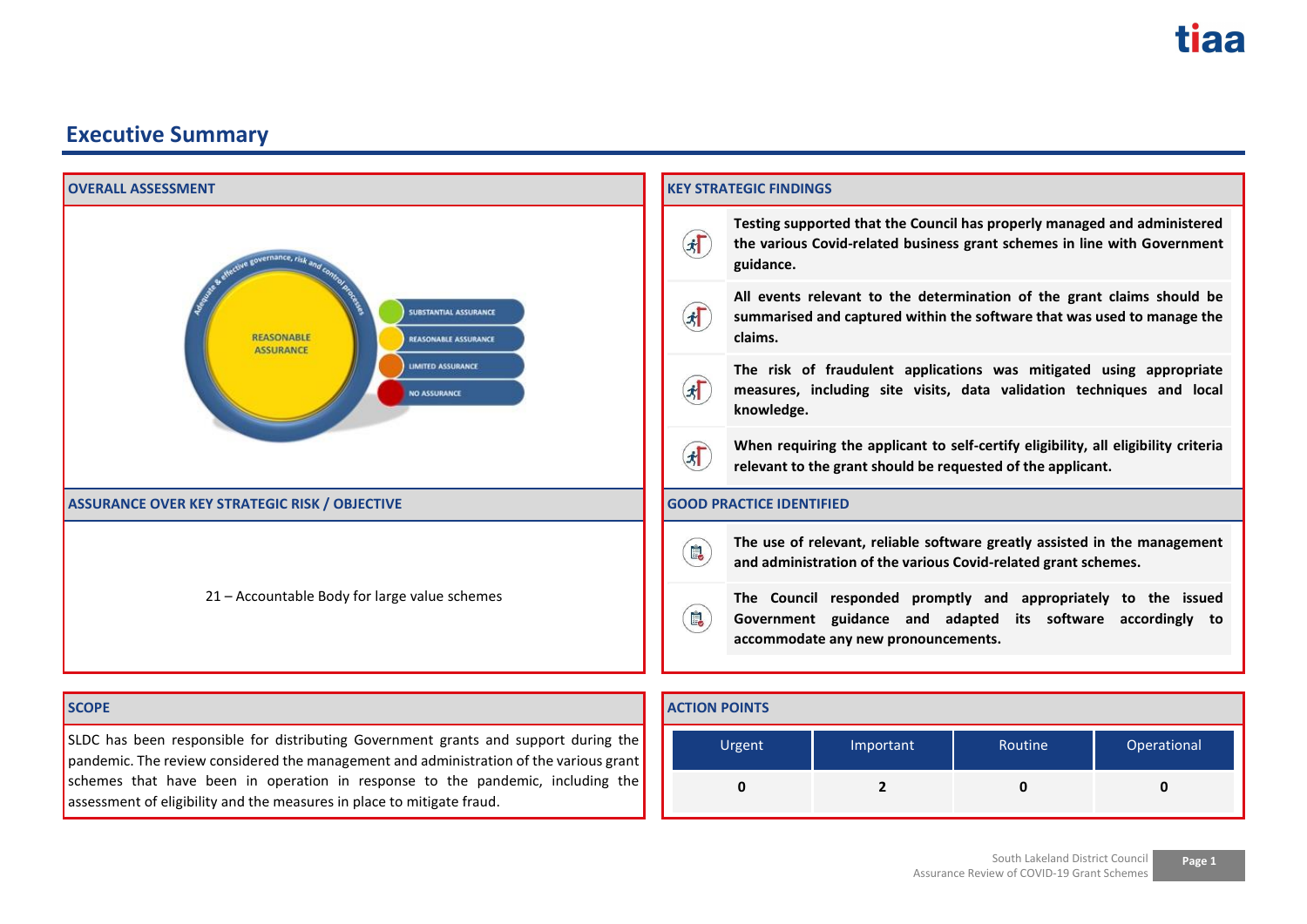| Rec. | <b>Risk Area</b> | <b>Finding</b>                                                                                                                                                                                                                                                                                                                                                                                                                                                                                                                                                                                                                                                                                                                                                                                                        | <b>Recommendation</b> | <b>Priority</b> | <b>Management</b><br><b>Comments</b>                                                                                                                                                                                                                                                                                                                                                                                                                                                                                                                                                                                                                               | <b>Implementation</b><br><b>Timetable</b><br>(dd/mm/yy) | <b>Responsible</b><br><b>Officer</b><br>(Job Title)    |
|------|------------------|-----------------------------------------------------------------------------------------------------------------------------------------------------------------------------------------------------------------------------------------------------------------------------------------------------------------------------------------------------------------------------------------------------------------------------------------------------------------------------------------------------------------------------------------------------------------------------------------------------------------------------------------------------------------------------------------------------------------------------------------------------------------------------------------------------------------------|-----------------------|-----------------|--------------------------------------------------------------------------------------------------------------------------------------------------------------------------------------------------------------------------------------------------------------------------------------------------------------------------------------------------------------------------------------------------------------------------------------------------------------------------------------------------------------------------------------------------------------------------------------------------------------------------------------------------------------------|---------------------------------------------------------|--------------------------------------------------------|
| 1    | Directed         | The software used by the Council to manage $\vert$ All events relating to grant claims,<br>and administer the Covid grants includes a including ad-hoc or more informal<br>series of tabs to aid navigation. One such tab   queries and in-team discussions and  <br>is named Notes and provides a summary of determinations, be summarised and<br>the key events for each claim, such as: captured within the software.<br>application date; date reviewed; name of<br>reviewer; and decision date. It also contains<br>additional events such as queries raised by<br>team members prior to the final decision. It<br>was determined that not all such ad-hoc<br>events were retained within the software, but<br>rather were carried out informally, such as<br>through emails or phone calls between<br>Officers. |                       | $\overline{2}$  | Due to the high volumes of applications<br>being dealt with during these grant<br>schemes and the pressure from<br>Government and businesses to roll out<br>the grants in a timely manner, it is<br>accepted that not all advice offered<br>between colleagues was recorded<br>through the Notes function. Any ad-hoc<br>advice will be registered through the<br>Notes tab by the validating officer,<br>along with details of the advising<br>officer. It remains standard practice<br>that where a validation officer is wholly<br>unsure on the eligibility of the<br>applicant, that the application is<br>reallocated to a senior officer for<br>validation. | $01/01/22*$                                             | <b>Gareth Candlin</b><br>(Specialist<br>Services Lead) |

**PRIORITY GRADINGS**

**2 IMPORTANT** CONTROL ISSUE ON WHICH **2 IMPORTANT** CONTROL ISSUE ON WHICH SHOWER CONTROL ISSUE ON WHICH ACTION SHOWER CONTROL ISSUE ON WHICH SHOWER CONTROL ISSUE ON WHICH SHOWER CONTROL ISSUE ON MEDICINE CONTROL ISSUE Control issue on which action should be **3 ROUTINE** Control issue on which action should be



taken.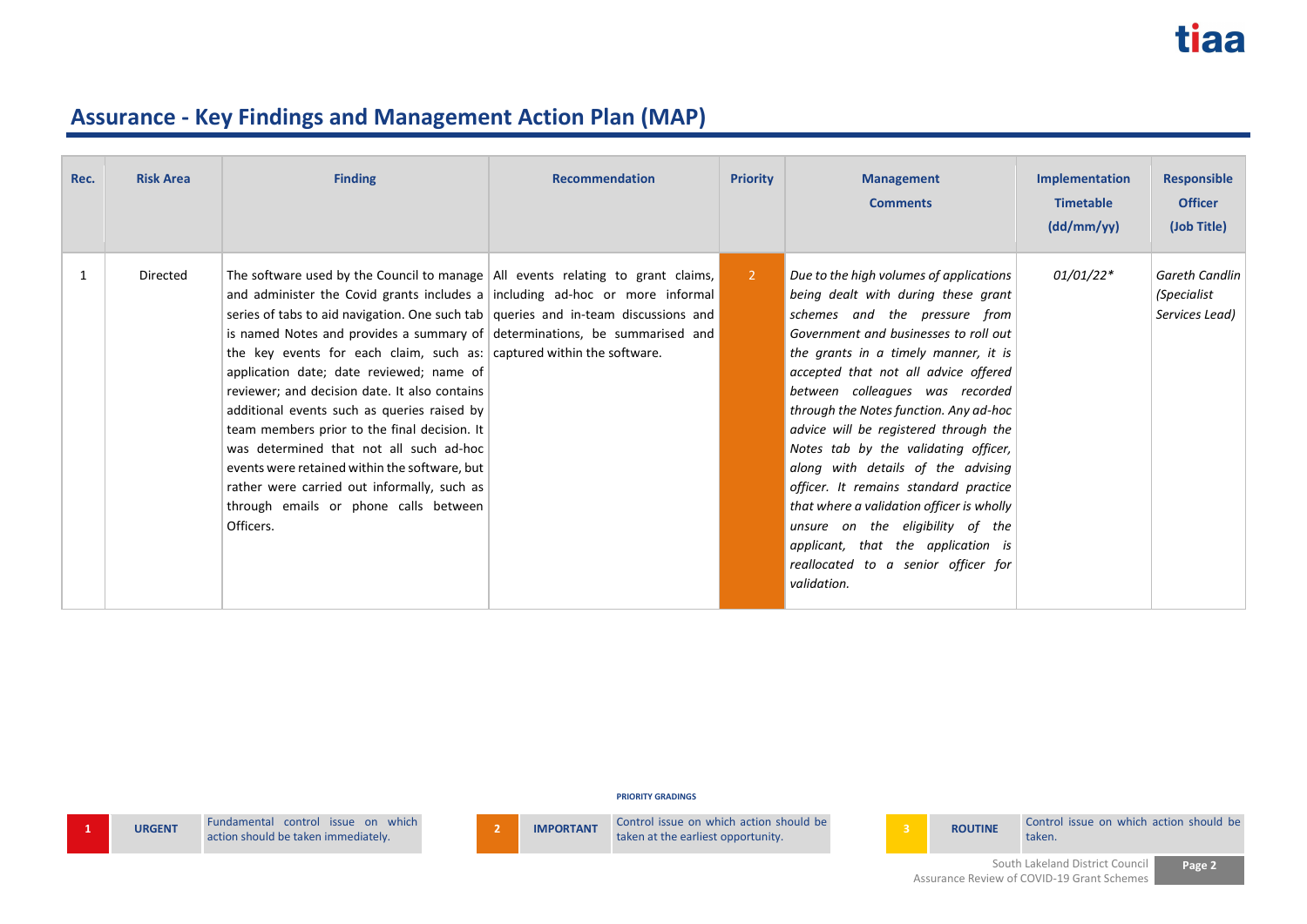

| Rec.           | <b>Risk Area</b> | <b>Finding</b>                                                                                                                                                                                                                                                                                                                                                                                                                                                                                                            | <b>Recommendation</b> | <b>Priority</b> | <b>Management</b><br><b>Comments</b>                                                                                                                                                                                                                                                                                                                                                                                                                                                                                                  | <b>Implementation</b><br><b>Timetable</b><br>(dd/mm/yy) | <b>Responsible</b><br><b>Officer</b><br>(Job Title) |
|----------------|------------------|---------------------------------------------------------------------------------------------------------------------------------------------------------------------------------------------------------------------------------------------------------------------------------------------------------------------------------------------------------------------------------------------------------------------------------------------------------------------------------------------------------------------------|-----------------------|-----------------|---------------------------------------------------------------------------------------------------------------------------------------------------------------------------------------------------------------------------------------------------------------------------------------------------------------------------------------------------------------------------------------------------------------------------------------------------------------------------------------------------------------------------------------|---------------------------------------------------------|-----------------------------------------------------|
| $\overline{2}$ | Directed         | The software used by the Council to manage $\vert$ All grant-eligibility criteria listed within<br>and administer the Covid grants includes a Government guidance or local policy be<br>confirmation of eligibility section, to be included in the applicant's self-<br>signed electronically by the applicant. From a $ $ certification of eligibility.<br>review of related Government guidance and<br>local policies, it was noted that this section<br>does not include the complete list of eligibility<br>criteria. |                       | $\overline{2}$  | All applicants were given sight of the<br>eligibility criteria for each scheme prior<br>to applying for a COVID-19 business<br>grant, and all grants were validated<br>internally against the given criteria. We<br>will ensure that all eligibility criteria as<br>per Government quidance and, where<br>appropriate, local SLDC qualifying<br>policy under discretionary schemes, are<br>fully listed under the Declarations<br>sections of the business grant<br>application to ensure full compliance<br>with the grant criteria. | $01/01/22*$                                             | Gareth Candlin<br>(Specialist<br>Services Lead)     |

*\*It is expected that SLDC will launch the final COVID-19 business grant scheme in early 2022, therefore implementation will occur alongside this scheme for the remaining Additional Restrictions Grant funding and any subsequent grants announced by central Government.*

#### **PRIORITY GRADINGS**

|               | Fundamental   |
|---------------|---------------|
| <b>URGENT</b> | action should |

**1 URGENT** Fundamental control issue on which action should be taken immediately.

Fundamental control issue on which **2 IMPORTANT** Control issue on which action should be **taken** at the earliest opportunity. **3 ROUTINE** Control issue on which action should be taken.

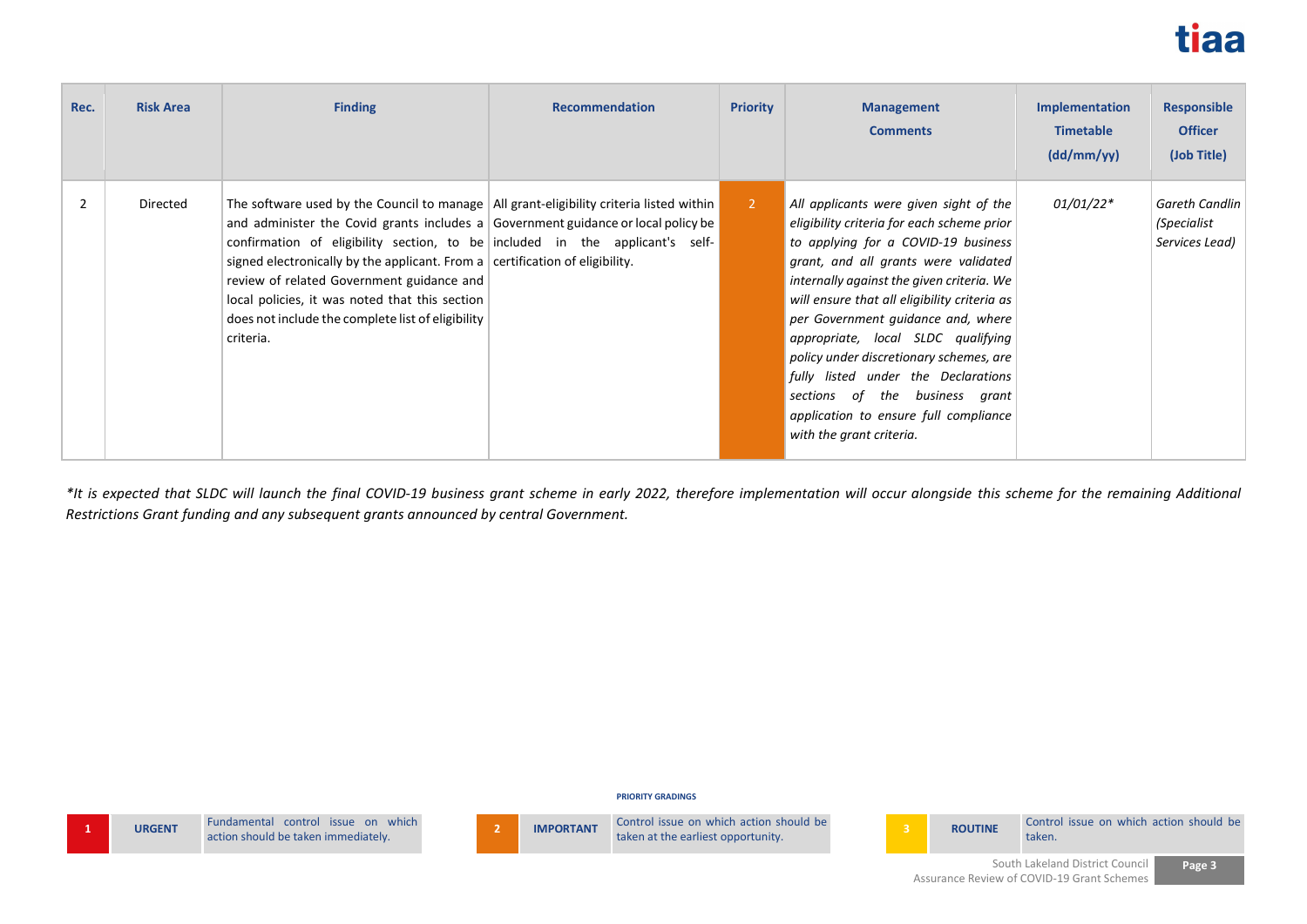| <b>Ref</b>                                            | <b>Risk Area</b> | <b>Finding</b> | <b>Suggested Action</b> | <b>Management Comments</b> |
|-------------------------------------------------------|------------------|----------------|-------------------------|----------------------------|
| No Operational Effectiveness Matters were identified. |                  |                |                         |                            |

ADVISORY NOTE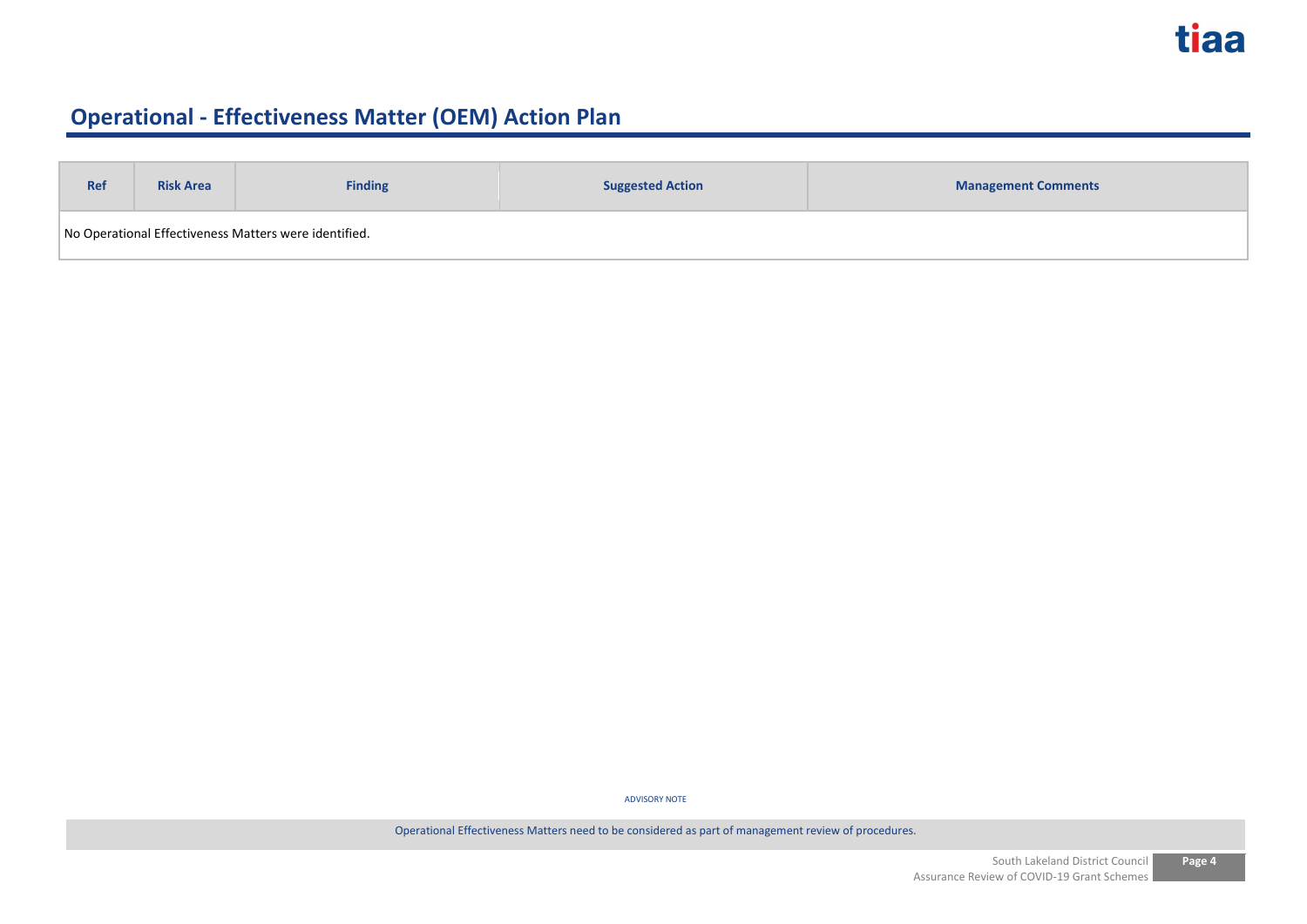## **South Lakeland District Council**

 $-10$ 

**Assurance Review of Flood Relief Scheme**

**2021/22**



**March 2022**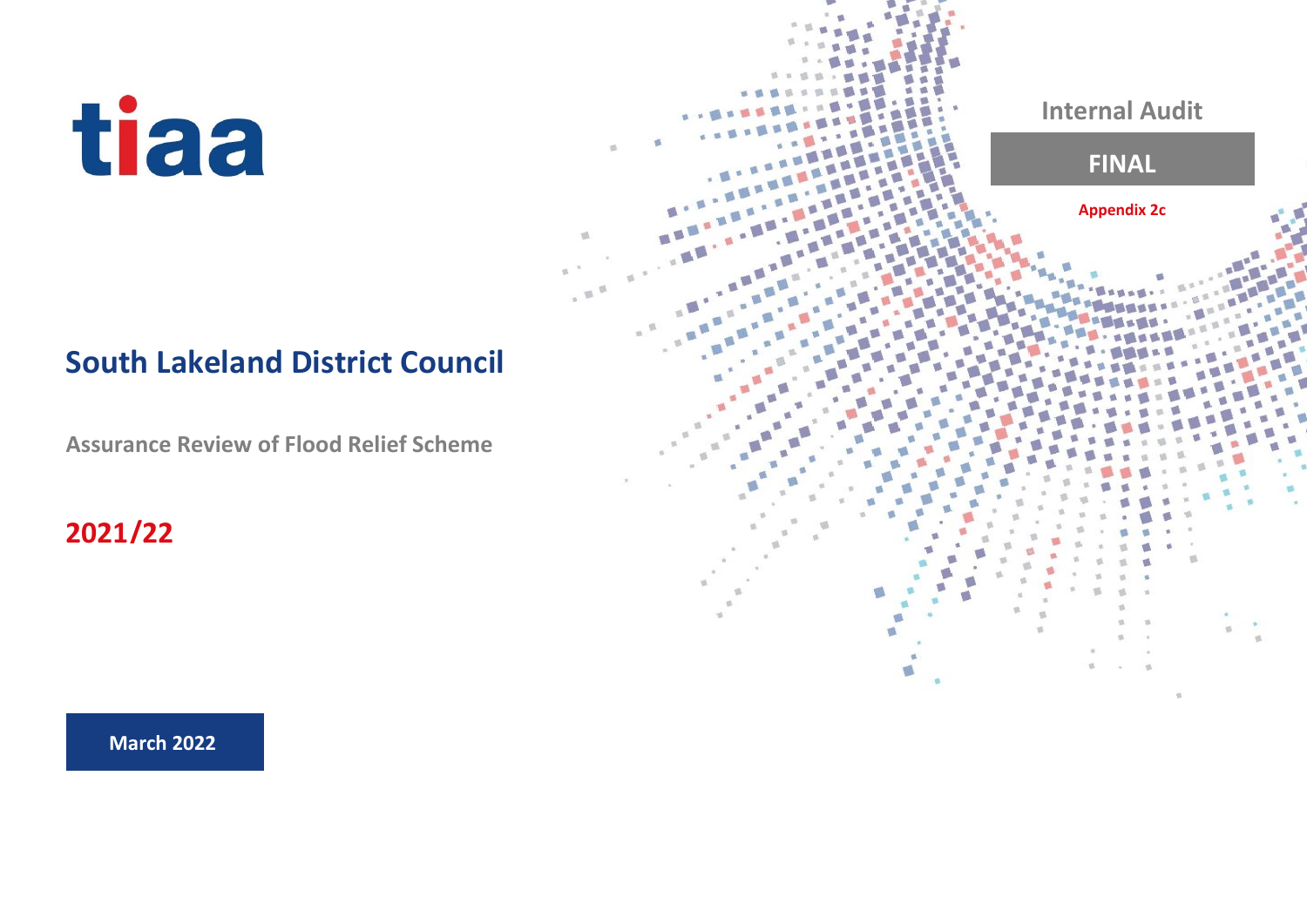| <b>OVERALL ASSESSMENT</b>                                                                                                                  | <b>KEY STRATEGIC FINDINGS</b>                                                                                                                                                                        |
|--------------------------------------------------------------------------------------------------------------------------------------------|------------------------------------------------------------------------------------------------------------------------------------------------------------------------------------------------------|
| cive governance, risk                                                                                                                      | The Council has properly identified the risk associated with being the<br>$\sqrt{2}$<br>Accountable Body for large value schemes. This is reported quarterly to<br>Cabinet.                          |
| <b>SUBSTANTIAL ASSURANCE</b><br><b>SUBSTANTIAL</b><br>REASONABLE ASSURANCE<br><b>ASSURANCE</b><br><b>LIMITED ASSURANCE</b><br>NO ASSURANCE | Testing confirmed that the scheme is properly managed, with sufficient<br>$\left( \mathbf{r} \right)$<br>documentation being retained to support each of the Council's quarterly<br>claims to MHCLG. |
|                                                                                                                                            | A Council Plan Target relating to the scheme is monitored and is reported<br>$(\mathbf{k}^n)$<br>quarterly to Cabinet.                                                                               |
|                                                                                                                                            | Quarterly Financial Updates are presented to Cabinet and Council, including<br>$(\mathbf{k}^n)$<br>Capital Programme Monitoring of the ERDF Funded Flood Defence.                                    |
| <b>ASSURANCE OVER KEY STRATEGIC RISK / OBJECTIVE</b>                                                                                       | <b>GOOD PRACTICE IDENTIFIED</b>                                                                                                                                                                      |
|                                                                                                                                            | The Council's Constitution details the requirements relating to the Council's<br>B<br>responsibilities as an Accountable Body.                                                                       |
| 21 - Accountable Body for large value schemes                                                                                              | A Claims Checklist template is completed for each of the Council's quarterly<br>$\blacksquare$<br>claims to MHCLG. This helps ensure that procedures have been properly<br>followed.                 |
| <b>SCOPE</b>                                                                                                                               | <b>ACTION POINTS</b>                                                                                                                                                                                 |

South Lakeland District Council is acting as the accountable body for European Regional Development Funding (ERDF) to deliver a flood relief scheme that is intended to increase the level of flood protection for Kendal and other locations within the River Kent catchment area.

| Urgent<br>Important |  | Routine | Operational |  |
|---------------------|--|---------|-------------|--|
|                     |  |         |             |  |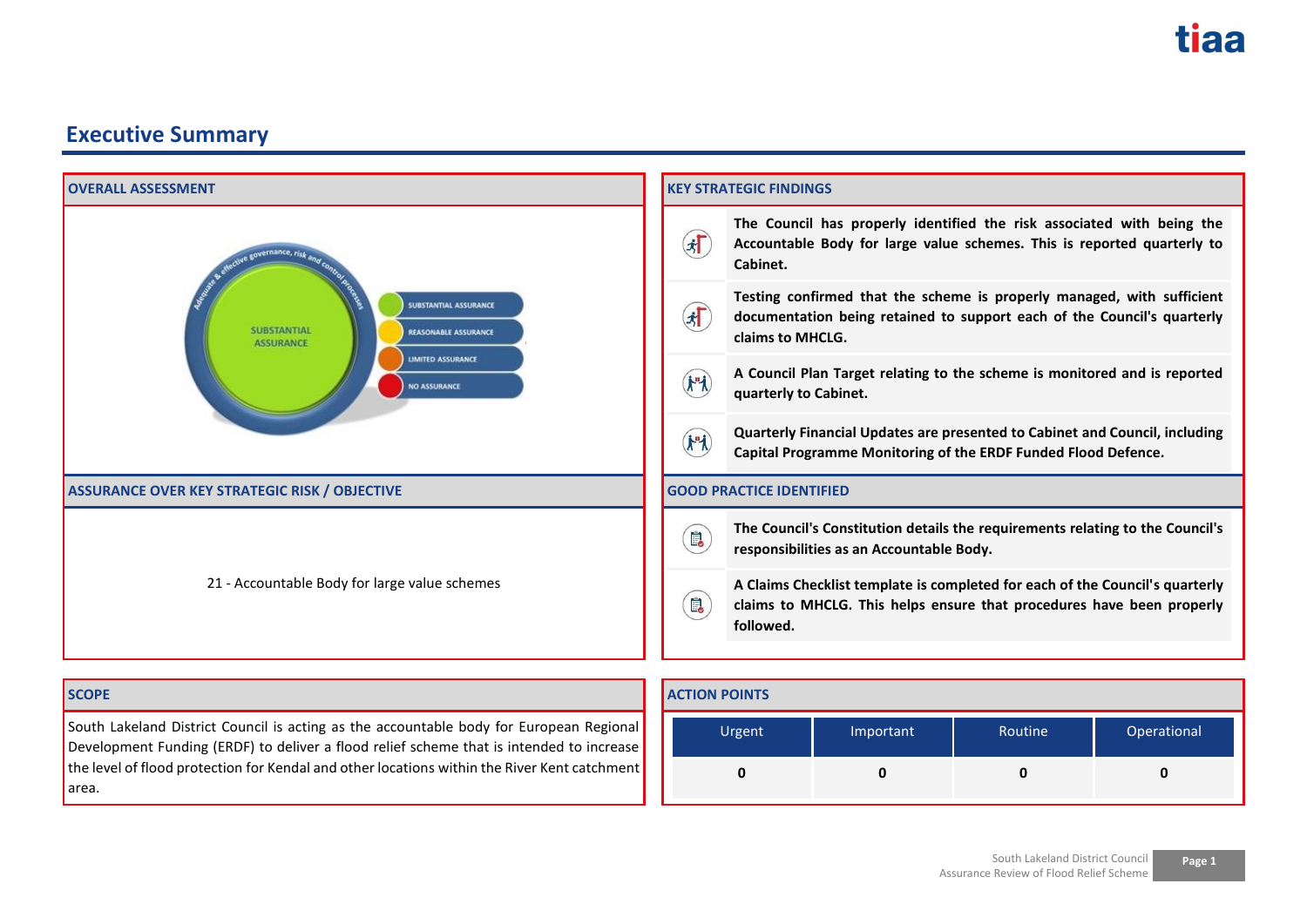| Rec. | <b>Risk Area</b>                                       | <b>Finding</b> | Recommendation | <b>Priority</b> | <b>Management</b><br><b>Comments</b> | Implementation<br><b>Timetable</b><br>(dd/mm/yy) | Responsible<br><b>Officer</b><br>(Job Title) |
|------|--------------------------------------------------------|----------------|----------------|-----------------|--------------------------------------|--------------------------------------------------|----------------------------------------------|
|      | There are no recommendations arising from this review. |                |                |                 |                                      |                                                  |                                              |

**PRIORITY GRADINGS**

| <b>URC</b> |
|------------|

**1 1 1 1 1 Eundamental control issue on which** action should be taken immediately.

**2 IMPORTANT** Control issue on which action should be taken at the earliest opportunity.



**ROUTINE** Control issue on which action should be taken.

> South Lakeland District Council Assurance Review of Flood Relief Scheme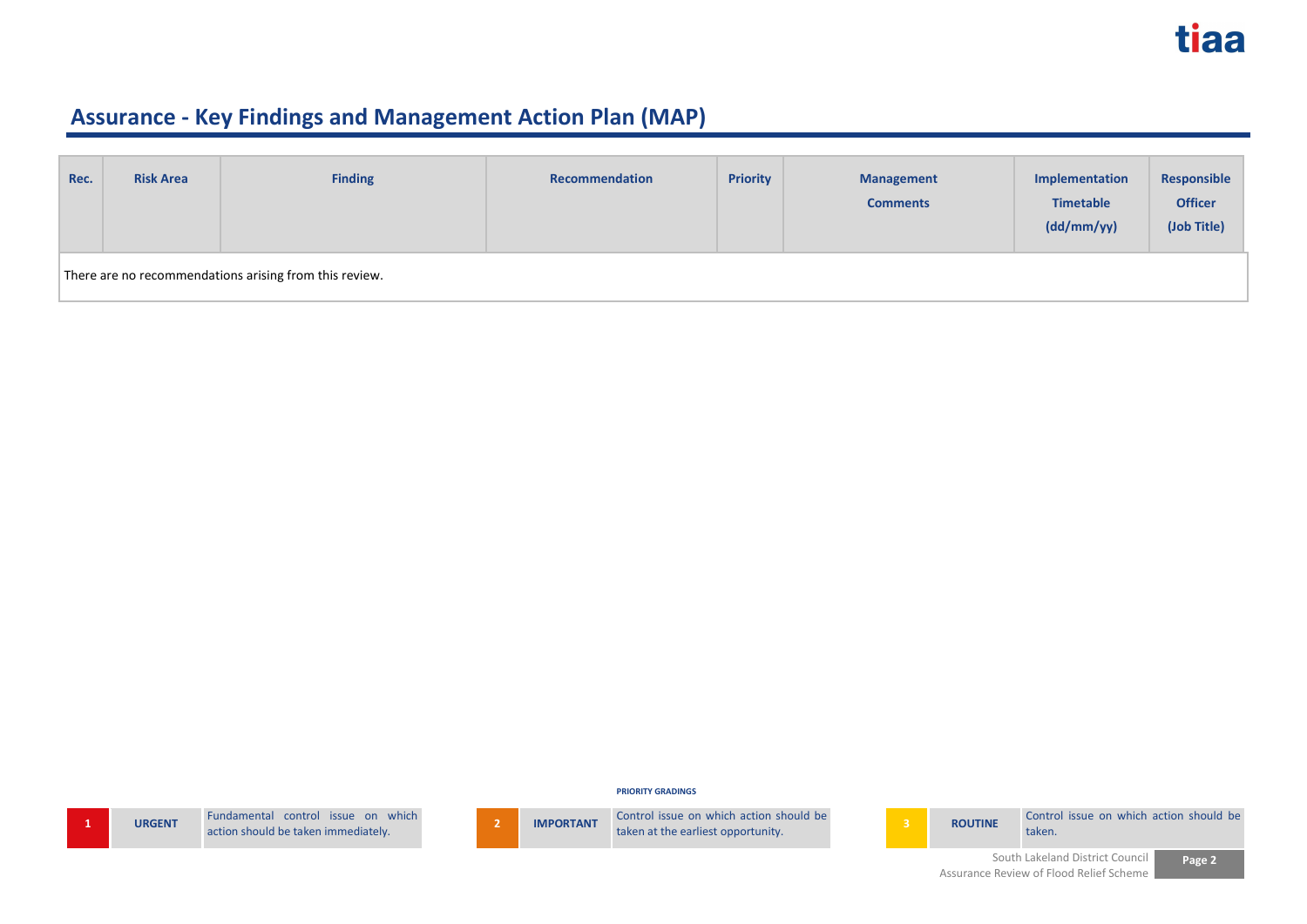| <b>Ref</b>                                            | <b>Suggested Action</b><br><b>Risk Area</b><br><b>Finding</b> |  | <b>Management Comments</b> |  |  |  |
|-------------------------------------------------------|---------------------------------------------------------------|--|----------------------------|--|--|--|
| No Operational Effectiveness Matters were identified. |                                                               |  |                            |  |  |  |

ADVISORY NOTE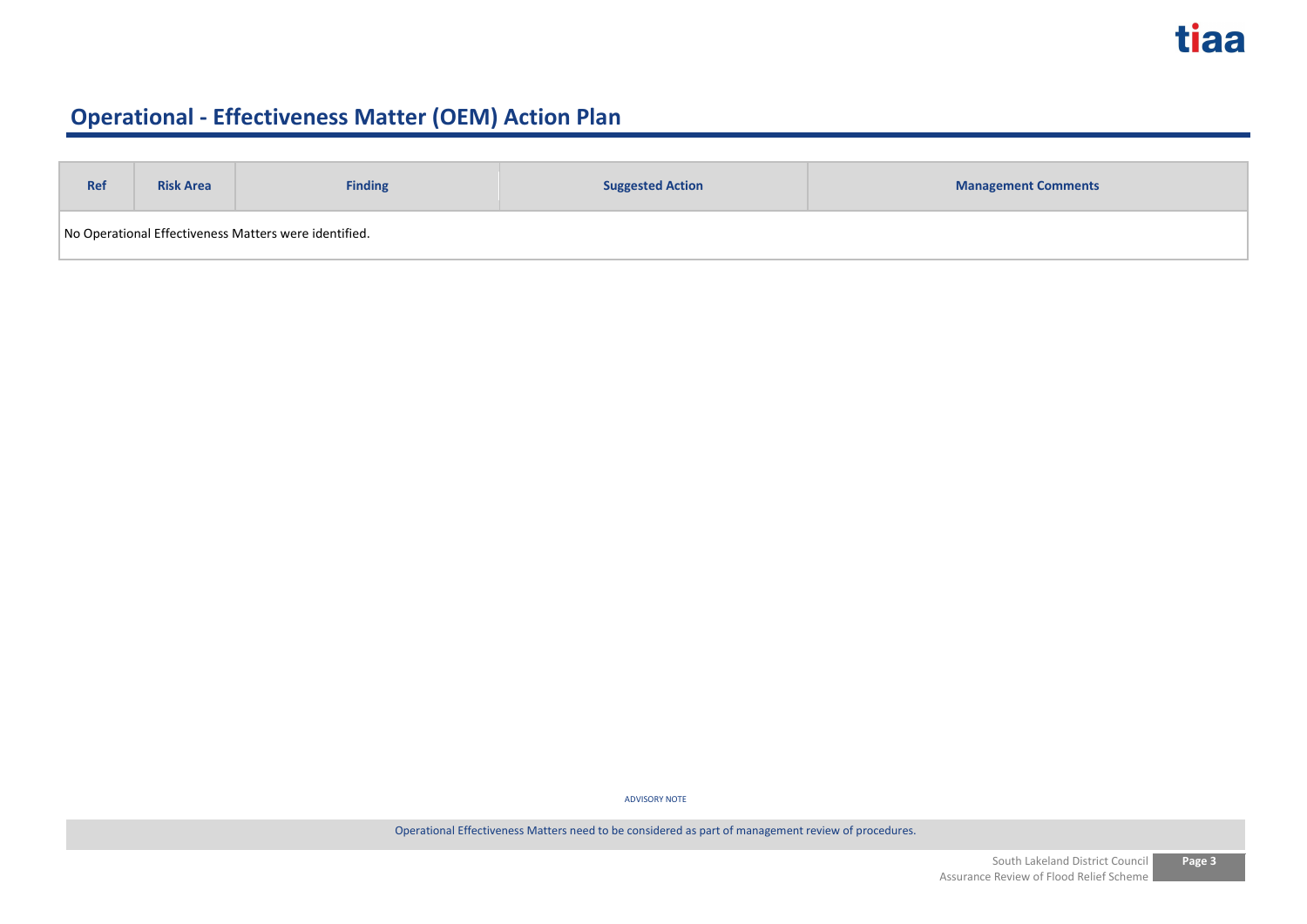## **South Lakeland District Council**

 $-10$ 

**Assurance Review of Housing Benefits**

**2021/22**



**March 2022**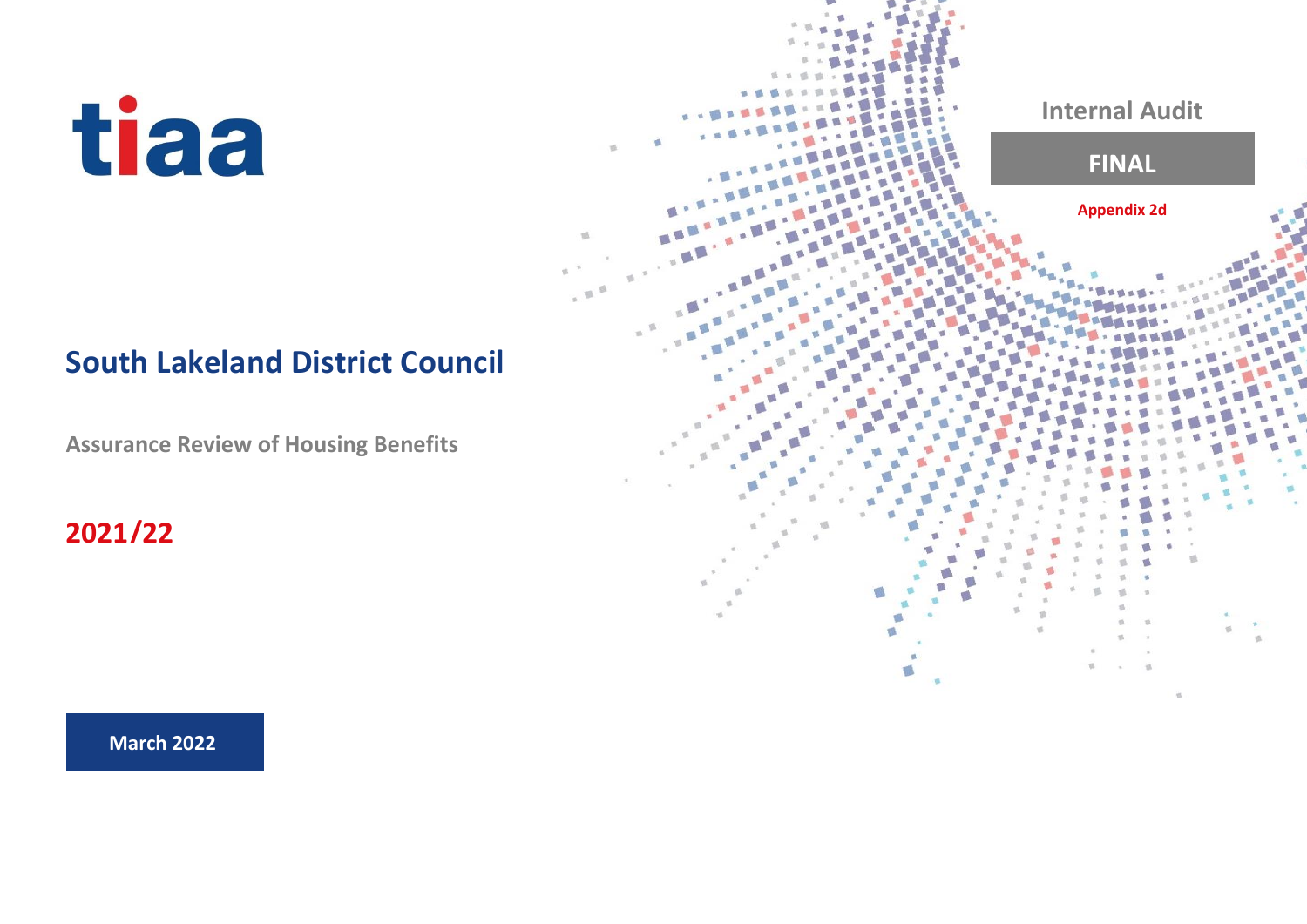

The review considered the arrangements in place for processing housing benefit claims and payments. This review forms part of the rolling three-year programme of key financial and governance audits.

| South Lakeland District Council      | Page 1 |
|--------------------------------------|--------|
| Assurance Review of Housing Benefits |        |

**0 0 0 0**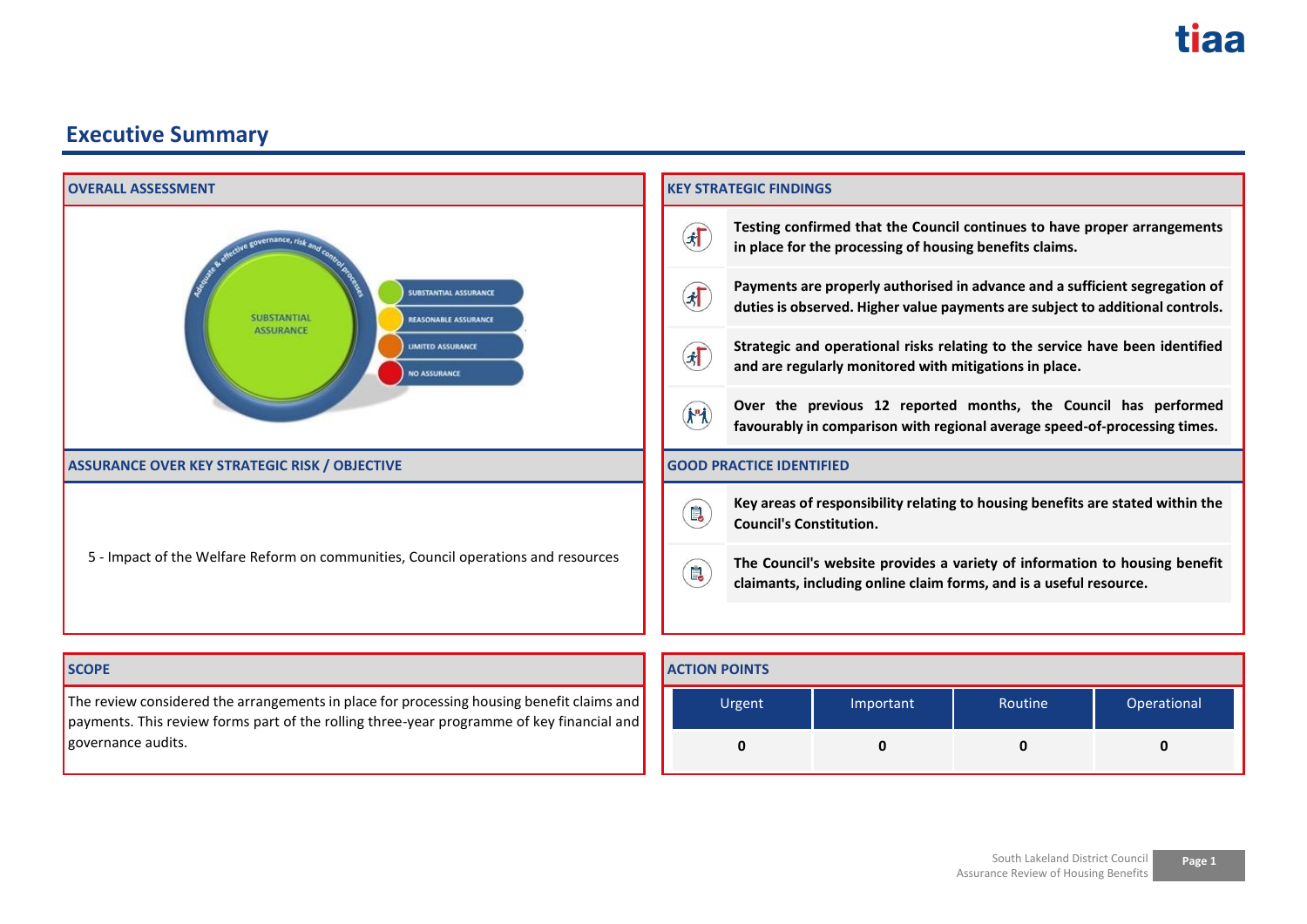| Rec. | <b>Risk Area</b>                                       | <b>Finding</b> | <b>Recommendation</b> | <b>Priority</b> | <b>Management</b><br><b>Comments</b> | Implementation<br><b>Timetable</b><br>(dd/mm/yy) | Responsible<br><b>Officer</b><br>(Job Title) |  |
|------|--------------------------------------------------------|----------------|-----------------------|-----------------|--------------------------------------|--------------------------------------------------|----------------------------------------------|--|
|      | There are no recommendations arising from this review. |                |                       |                 |                                      |                                                  |                                              |  |

**PRIORITY GRADINGS**

| 1 | UR <sub>1</sub> |
|---|-----------------|

**19 ISONT** Fundamental control issue on which Fundamental control issue on which<br>action should be taken immediately.<br>**2 IMPORTANT** Control issue on which action should be taken at the earliest opportunity.



**ROUTINE** Control issue on which action should be taken.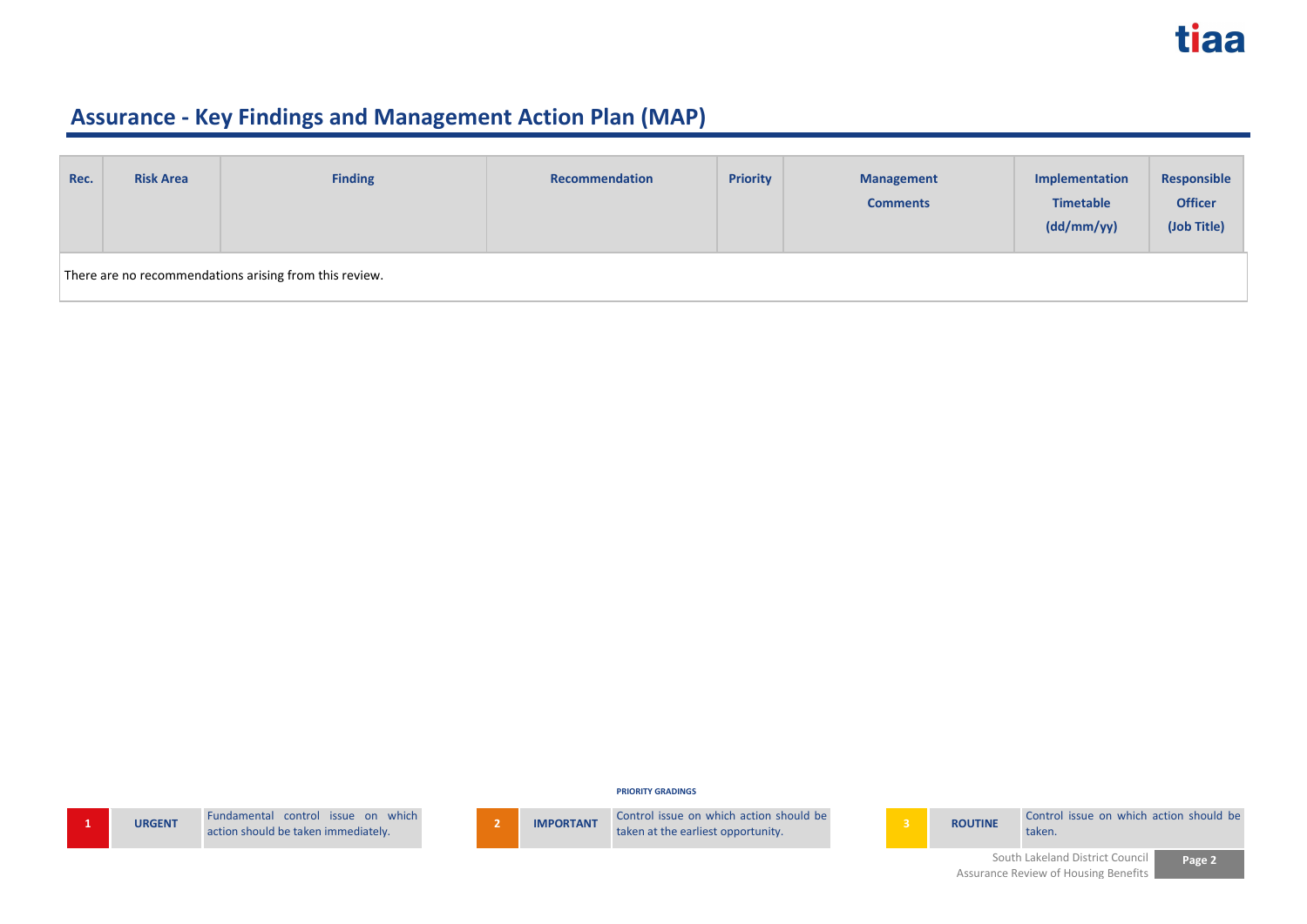| <b>Ref</b>                                            | <b>Suggested Action</b><br><b>Risk Area</b><br><b>Finding</b> |  | <b>Management Comments</b> |  |  |  |
|-------------------------------------------------------|---------------------------------------------------------------|--|----------------------------|--|--|--|
| No Operational Effectiveness Matters were identified. |                                                               |  |                            |  |  |  |

ADVISORY NOTE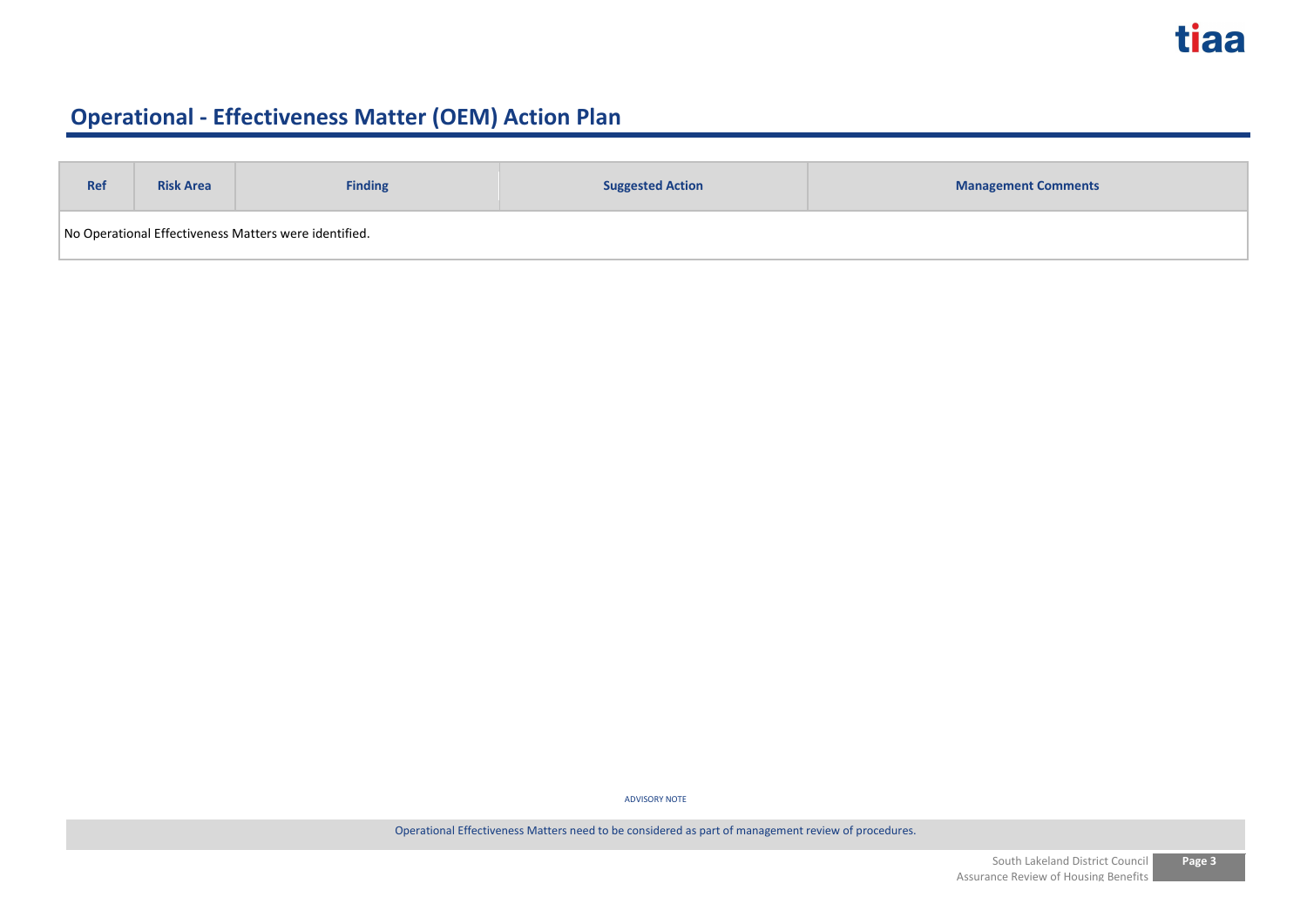## **South Lakeland District Council**

 $\overline{\mathfrak{m}}$ 

**Assurance Review of Licensing – Taxis**

**2021/22**



**April 2022**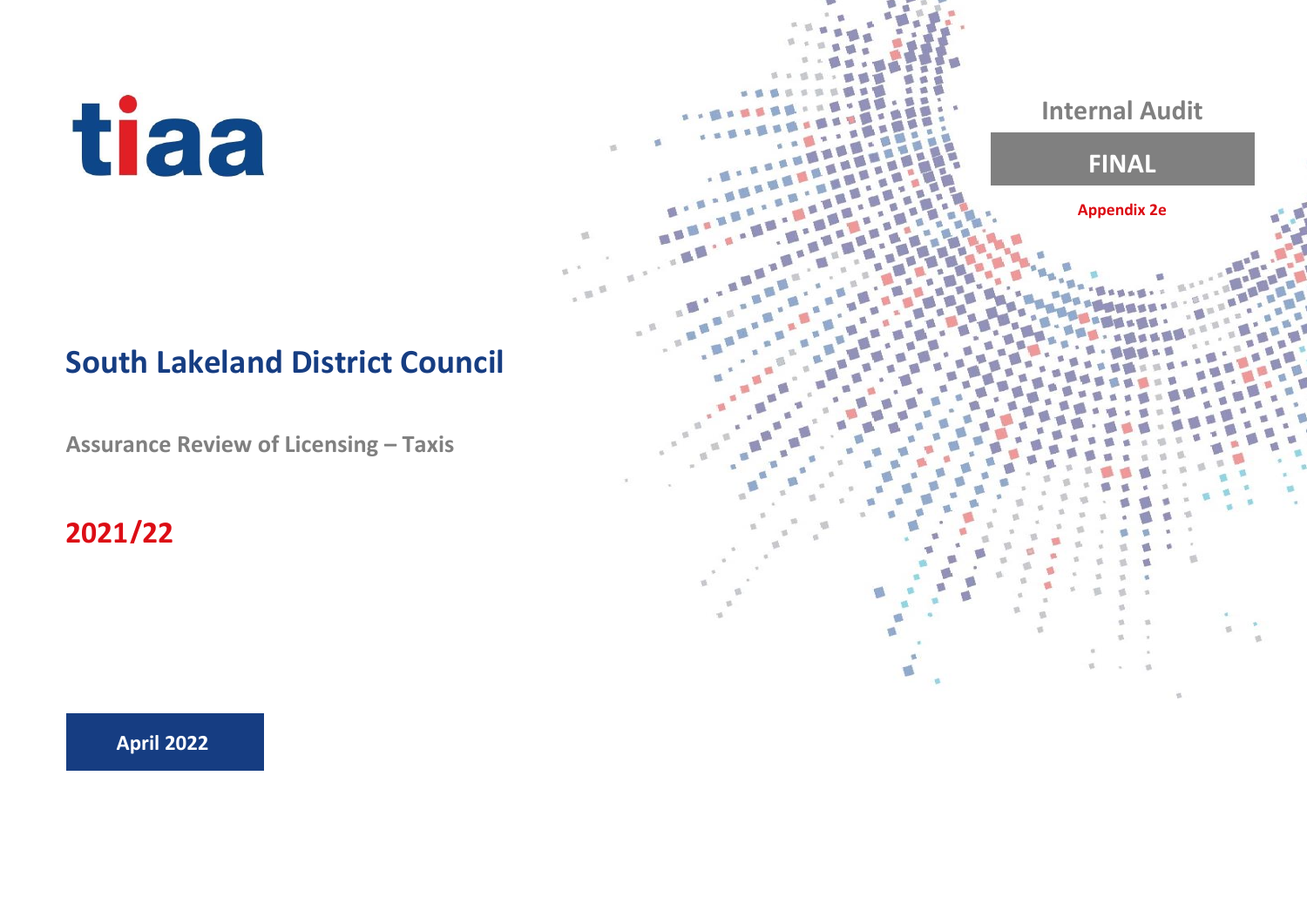

**0 3 0 0**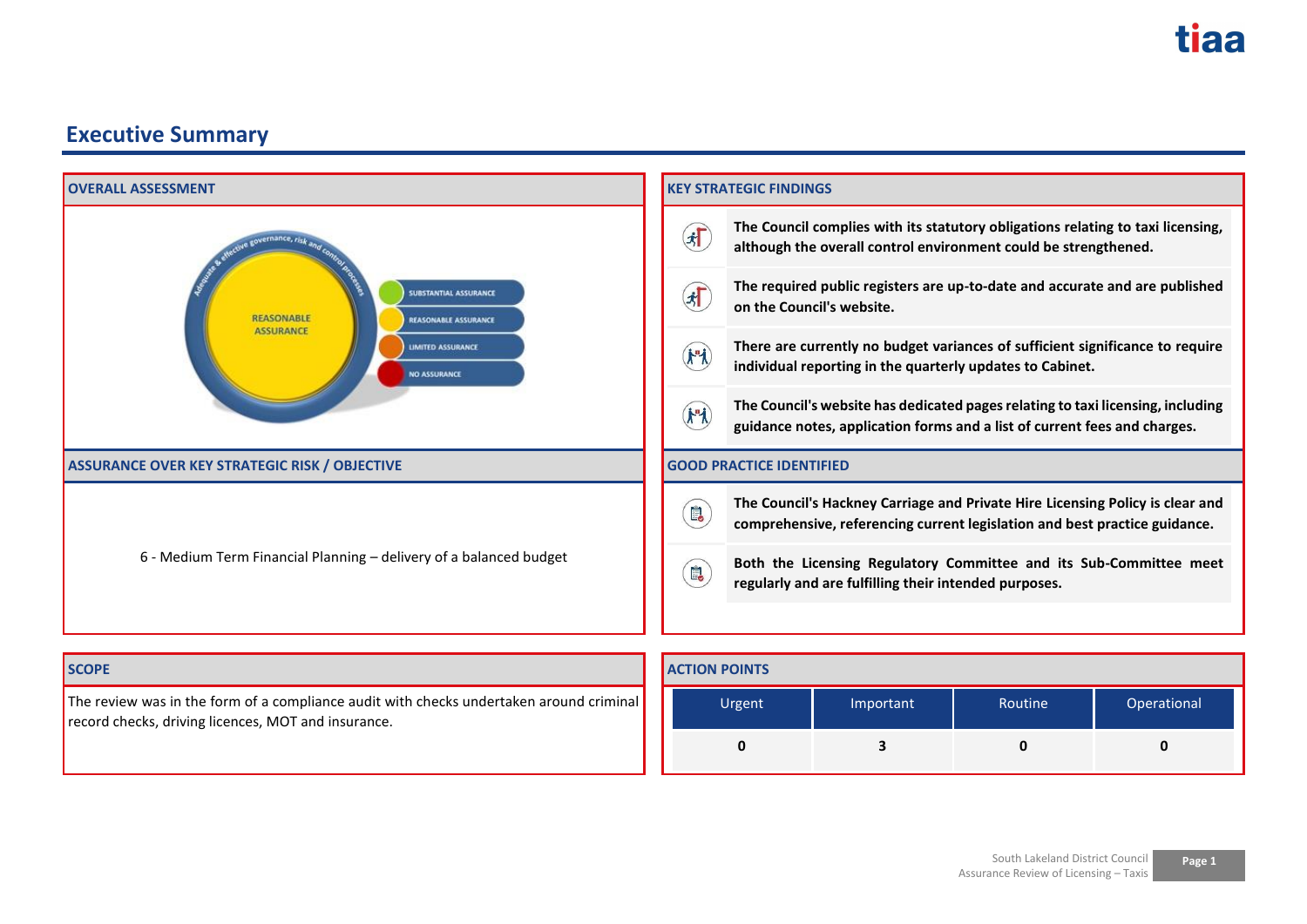| Rec. | <b>Risk Area</b> | <b>Finding</b>                                                                                                                                                                                                                                                                                                                                                                                                                                                                                                                                                                                                                                                                                                                                                                                                                                                                                                                                                                                                                                                                                                 | <b>Recommendation</b> | <b>Priority</b> | <b>Management</b><br><b>Comments</b>                                      | <b>Implementation</b><br><b>Timetable</b><br>(dd/mm/yy) | <b>Responsible</b><br><b>Officer</b><br>(Job Title)                    |
|------|------------------|----------------------------------------------------------------------------------------------------------------------------------------------------------------------------------------------------------------------------------------------------------------------------------------------------------------------------------------------------------------------------------------------------------------------------------------------------------------------------------------------------------------------------------------------------------------------------------------------------------------------------------------------------------------------------------------------------------------------------------------------------------------------------------------------------------------------------------------------------------------------------------------------------------------------------------------------------------------------------------------------------------------------------------------------------------------------------------------------------------------|-----------------------|-----------------|---------------------------------------------------------------------------|---------------------------------------------------------|------------------------------------------------------------------------|
| 1    | Directed         | Testing revealed three instances whereby the The Council's position be clarified<br>person's UK driving licence had expired since regarding the situation of a person<br>the date of application for a Council-issued continuing to drive a private hire<br>driver's licence. Sections 51(1) (b) and 59(1) vehicle or a hackney carriage whilst<br>(b) of the Local Government (Miscellaneous holding a driving licence that has<br>Provisions) Act 1976 require that the Council expired.<br>shall not grant a licence to drive a private hire<br>vehicle or a hackney carriage to any person<br>who has not for at least twelve months been<br>authorised to drive a motor car, or is not at<br>the date of the application for a driver's<br>licence so authorised. Whilst testing showed<br>the Council to be fulfilling its statutory<br>obligations in this regard, the Hackney<br>Carriage and Private Hire Licensing Policy<br>does not mention the situation of a person<br>continuing to drive a private hire vehicle or a<br>hackney carriage whilst holding a driving<br>licence that has expired. |                       | $\overline{2}$  | <b>SLDC</b> accepts this recommendation and<br>will proceed to implement. | <i>01/07/22</i>                                         | Sean Hall -<br>Principal<br>Specialist<br>Health<br>and<br>Environment |

#### **PRIORITY GRADINGS**

**1 URGENT Fundamental control issue on which** 

action should be taken immediately. **<sup>2</sup> IMPORTANT** Control issue on which action should be



Control issue on which action should be **3 ROUTINE** Control issue on which action should be taken.

> South Lakeland District Council Assurance Review of Licensing – Taxis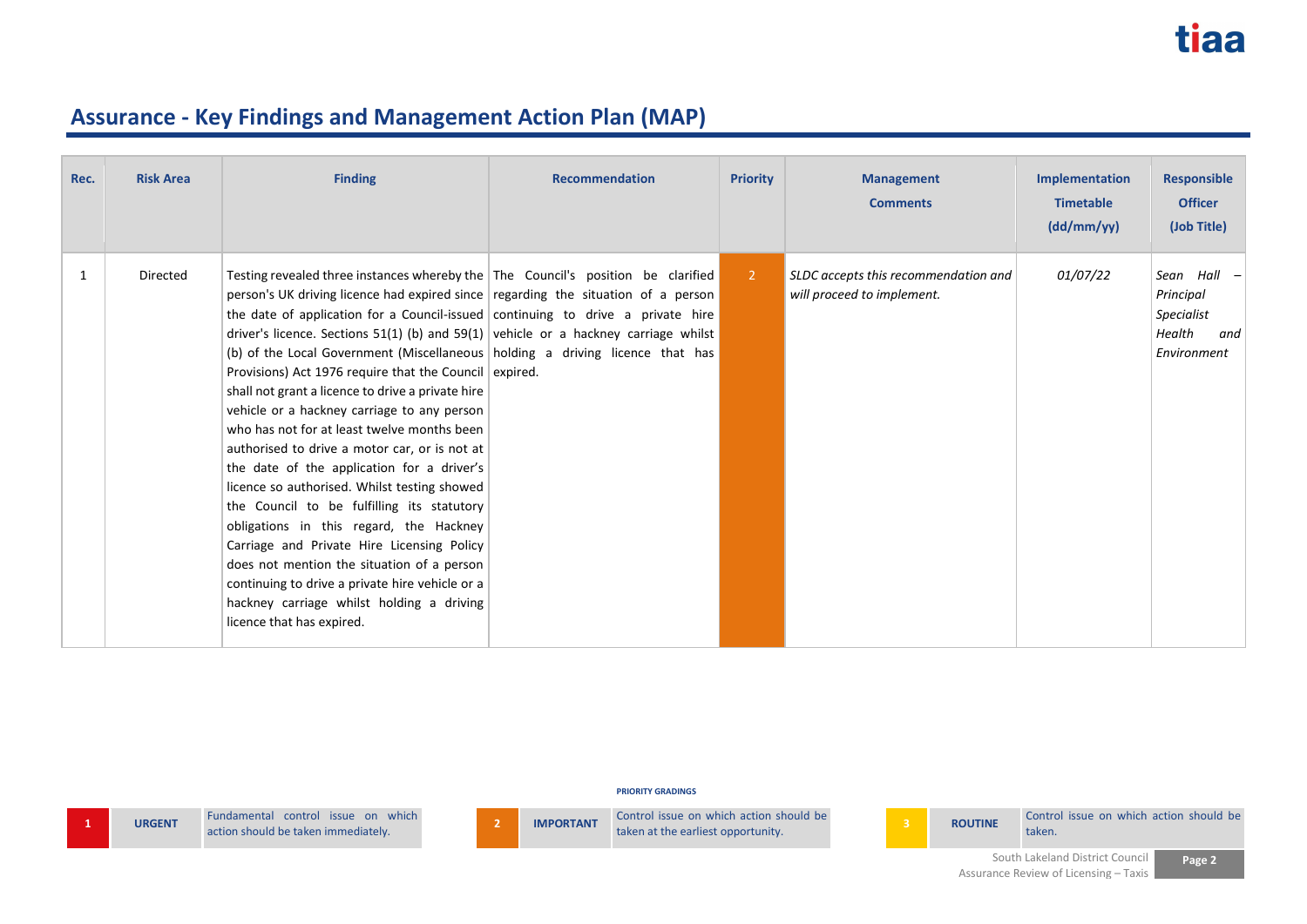

| Rec.           | <b>Risk Area</b> | <b>Finding</b>                                                                                                                                                                                                                                                                                                                                                                                                                                                                                                                                                                                                                                                                                                                                                                                                                                                                                                                                                                                                                                         | <b>Recommendation</b> | <b>Priority</b> | <b>Management</b><br><b>Comments</b>                               | Implementation<br><b>Timetable</b><br>(dd/mm/yy) | <b>Responsible</b><br><b>Officer</b><br>(Job Title)                    |
|----------------|------------------|--------------------------------------------------------------------------------------------------------------------------------------------------------------------------------------------------------------------------------------------------------------------------------------------------------------------------------------------------------------------------------------------------------------------------------------------------------------------------------------------------------------------------------------------------------------------------------------------------------------------------------------------------------------------------------------------------------------------------------------------------------------------------------------------------------------------------------------------------------------------------------------------------------------------------------------------------------------------------------------------------------------------------------------------------------|-----------------------|-----------------|--------------------------------------------------------------------|--------------------------------------------------|------------------------------------------------------------------------|
| $\overline{2}$ | Directed         | Under powers granted by Section 57 (2) of the Documents required by the Hackney<br>Local Government (Miscellaneous Provisions) Carriage and Private Hire Licensing<br>Act 1976, the Council's Hackney Carriage and   Policy that become due for renewal be<br>Private Hire Licensing Policy requires that a sought on a timely basis.<br>standard of fitness report be completed in<br>respect of each driver at least every three<br>years. Testing revealed one instance whereby<br>the driver's standard of fitness report was not<br>current. Sections 51 (1) (a) (i) and 59 (1) (a) (i)<br>of the 1976 Act requires that the Council shall<br>not grant a licence unless it is satisfied that<br>the applicant is a fit and proper person to<br>hold a driver's licence. Towards this statutory<br>requirement, the Policy requires that drivers<br>provide an Enhanced Disclosure and Barring<br>Service (DBS) certificate at least every three<br>years. Testing revealed one instance whereby<br>the driver's DBS certificate was not current. |                       | $\overline{2}$  | SLDC accepts this recommendation and<br>will proceed to implement. | 01/07/22                                         | Sean Hall -<br>Principal<br>Specialist<br>Health<br>and<br>Environment |

**PRIORITY GRADINGS**

**1 URGENT E LEADER Fundamental control** issue on which **action** should be taken immediately.



Fundamental control issue on which **2 IMPORTANT** Control issue on which action should be **taken** at the earliest opportunity. **3 ROUTINE** Control issue on which action should be taken. taken.

**Page 3**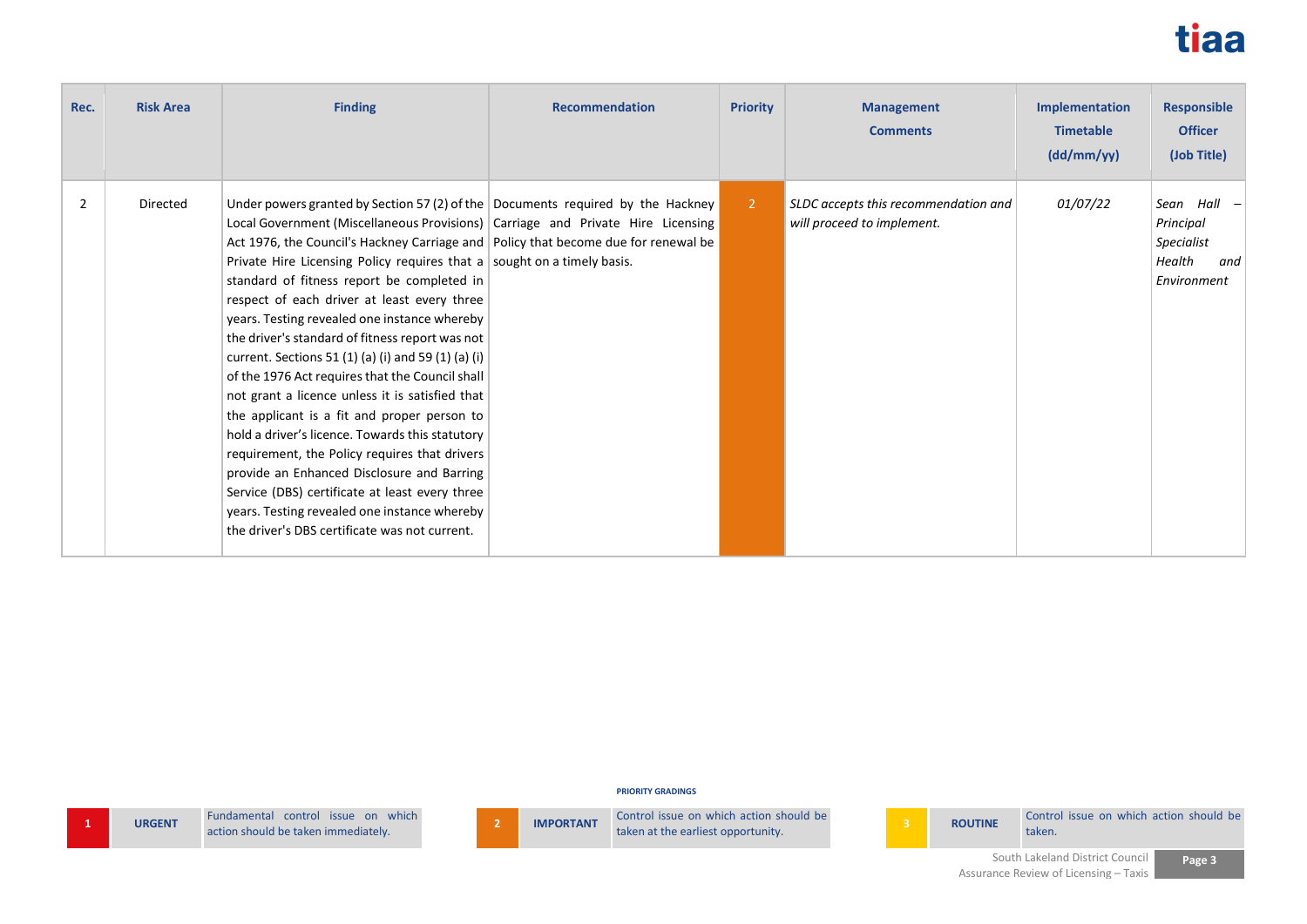

| Rec. | <b>Risk Area</b> | <b>Finding</b>                                                                                                                                                                                                                                                                                                                                                                                                                                                                                                                                                                                                                                                                                | <b>Recommendation</b> | <b>Priority</b> | <b>Management</b><br><b>Comments</b>                               | <b>Implementation</b><br><b>Timetable</b><br>(dd/mm/yy) | <b>Responsible</b><br><b>Officer</b><br>(Job Title)                  |
|------|------------------|-----------------------------------------------------------------------------------------------------------------------------------------------------------------------------------------------------------------------------------------------------------------------------------------------------------------------------------------------------------------------------------------------------------------------------------------------------------------------------------------------------------------------------------------------------------------------------------------------------------------------------------------------------------------------------------------------|-----------------------|-----------------|--------------------------------------------------------------------|---------------------------------------------------------|----------------------------------------------------------------------|
| 3    | Directed         | There were some instances whereby the $\vert$ A periodic independent review of a<br>Council's taxi licensing software indicated sample of additions and amendments<br>that a document had been verified by an to a driver record in the taxi licensing<br>Officer, however, that document could not be software be implemented.<br>evidenced during testing. Discussions with<br>the Team Leader - Customer & Commercial<br>Services indicated that this would occur if a<br>document is not properly linked to the<br>driver's record when the record is added or<br>amended. It is understood that there is<br>currently no peer-review of additions or<br>amendments to a driver's record. |                       | $\overline{2}$  | SLDC accepts this recommendation and<br>will proceed to implement. | <i>01/07/22</i>                                         | Sean Hall<br>Principal<br>Specialist<br>Health<br>and<br>Environment |

**PRIORITY GRADINGS**

**1 URGENT E**undamental control issue on which **action** should be taken immediately.



Fundamental control issue on which **2 IMPORTANT** Control issue on which action should be **taken** at the earliest opportunity. **3 ROUTINE** Control issue on which action should be taken. taken.

> South Lakeland District Council Assurance Review of Licensing – Taxis

**Page 4**